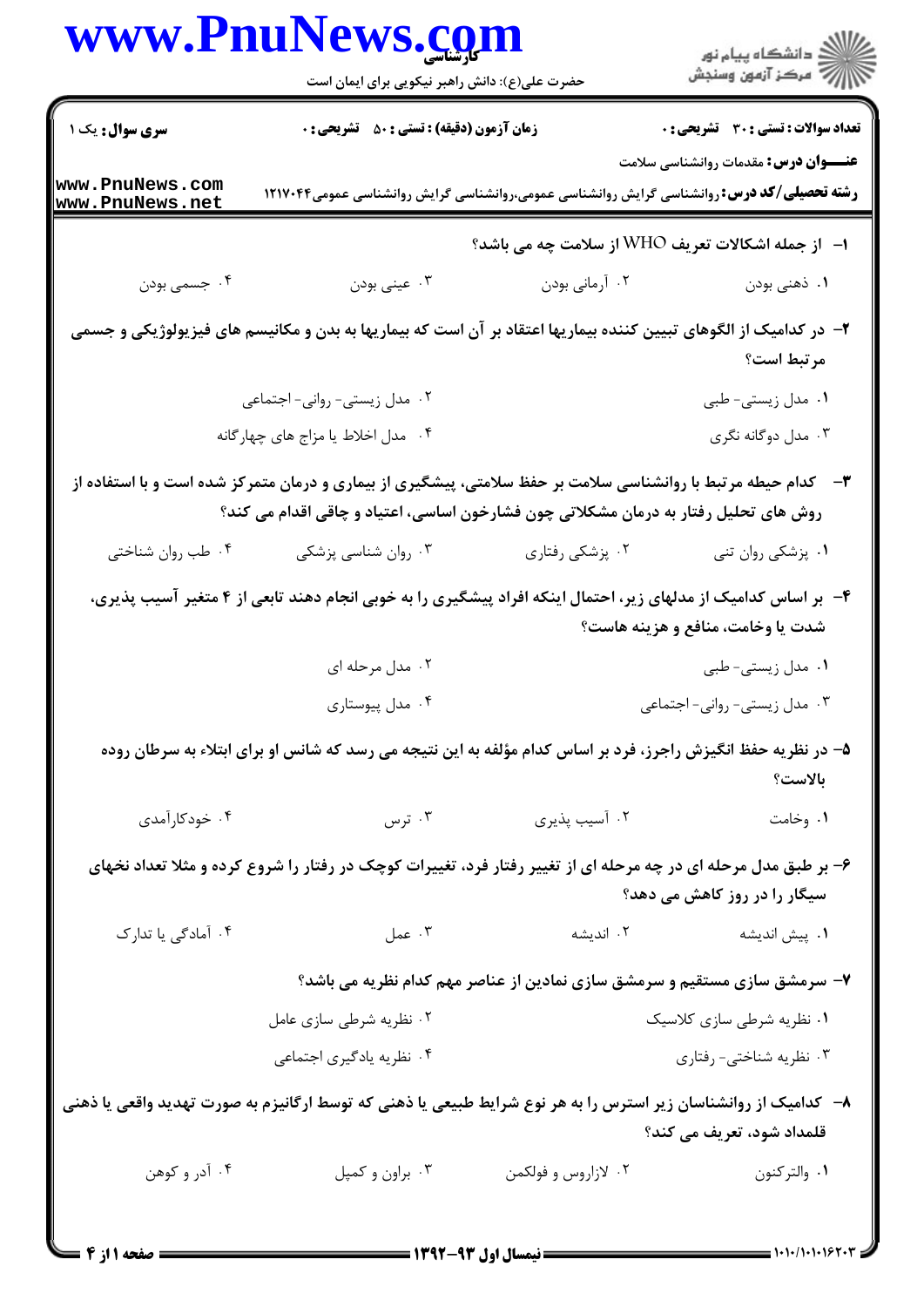|                                    | www.PnuNews.com                                    |                                                                                                                                                   | ِ<br>∭ دانشڪاه پيام نور<br>∭ مرڪز آزمون وسنڊش |  |
|------------------------------------|----------------------------------------------------|---------------------------------------------------------------------------------------------------------------------------------------------------|-----------------------------------------------|--|
|                                    | حضرت علی(ع): دانش راهبر نیکویی برای ایمان است      |                                                                                                                                                   |                                               |  |
| <b>سری سوال : ۱ یک</b>             | <b>زمان آزمون (دقیقه) : تستی : 50 ٪ تشریحی : 0</b> | تعداد سوالات : تستى : 30 ٪ تشريحي : 0                                                                                                             |                                               |  |
| www.PnuNews.com<br>www.PnuNews.net |                                                    | <b>عنـــوان درس:</b> مقدمات روانشناسی سلامت<br><b>رشته تحصیلی/کد درس: ر</b> وانشناسی گرایش روانشناسی عمومی،روانشناسی گرایش روانشناسی عمومی۱۲۱۷۰۴۴ |                                               |  |
|                                    |                                                    | ۹- بر اساس مدل ارزیابی استرس در نظریه لازاروس در چه مرحله ای فرد توانایی ها و منافع ( مهارتهای مقابله ای خود) را<br>ارزیابی می کند؟               |                                               |  |
| ۰۴ ارزیابی چالش                    | ۰۳ ارزیابی ضرر                                     | ٠٢ ارزيابي ثانويه                                                                                                                                 | ٠١ ارزيابي اوليه                              |  |
|                                    |                                                    | ∙ا− کدامیک از هورمون های مترشحه زیر به علت تأثیر عمیقی که بر سوخت و ساز گلوکز دارند آن را گلوکوکورتیکوئید می                                      | نامند؟                                        |  |
|                                    | ۰۲ اپی نفرین                                       | ۰۱ هورمونهای استروئیدی                                                                                                                            |                                               |  |
|                                    | ۰۴ نوراپي نفرين                                    |                                                                                                                                                   | ۰۳ کورتیزول                                   |  |
|                                    |                                                    | 1۱– کدامیک از گزینه های زیر به ترتیب مراحل نشانگان انطباق عمومی سلیه را نشان می دهد؟                                                              |                                               |  |
|                                    |                                                    | ۰۱ جنگ یا آمادگی برای عمل، گریز از موقعیت یا بازگشت به یک موقعیت وابستگی                                                                          |                                               |  |
|                                    |                                                    | ۰۲ ارزیابی اولیه، ارزیابی ثانویه                                                                                                                  |                                               |  |
|                                    |                                                    | ۰۳ مقاومت، هشدار، فرسودگی                                                                                                                         |                                               |  |
|                                    |                                                    | ۰۴ هشدار، مقاومت، فرسودگی                                                                                                                         |                                               |  |
|                                    |                                                    | ۱ <mark>۲</mark> بر حسب چه پرسشنامه ای هولمز و راهه وقایع عمده زندگی را مهمترین عامل ایجاد کننده استرس یا استرسور می دانند؟                       |                                               |  |
|                                    | ۰۲ مقیاس منابع عمده استرس                          | ۰۱ مقیاس وقایع آسیب زای زندگی                                                                                                                     |                                               |  |
|                                    | ۰۴ مقیاس استرس ادراک شده                           | ۰۳ مقیاس سازگاری اجتماعی                                                                                                                          |                                               |  |
|                                    |                                                    | ۱۳- وقتی به فردی احترام می گذاریم، او را تشویق می کنیم از چه نوع حمایت اجتماعی استفاده کرده ایم؟                                                  |                                               |  |
|                                    | ۰۲ حمایت اطلاعاتی                                  |                                                                                                                                                   | ۰۱ حمایت عاطفی                                |  |
|                                    | ۰۴ حمایت ارزشی                                     | ۰۳ حمایت ابزاری یا وسیله ای                                                                                                                       |                                               |  |
|                                    |                                                    | ۱۴- حمایت اجتماعی چگونه بر آسیب پذیری نسبت به بیماریهای عفونی و سرطان در افراد تأثیر می گذارد؟                                                    |                                               |  |
|                                    | ۰۲ تغییرات شاخص های ایمنی                          | ۰۱ تغییرات زیستی                                                                                                                                  |                                               |  |
|                                    | ۰۴ تغييرات فيزيولوژيک                              | ۰۳ تغییرات هورمونی                                                                                                                                |                                               |  |
|                                    |                                                    | 1۵– افزایش حمایت اجتماعی با کاهش کدام هورمون مرتبط است؟                                                                                           |                                               |  |
|                                    |                                                    |                                                                                                                                                   |                                               |  |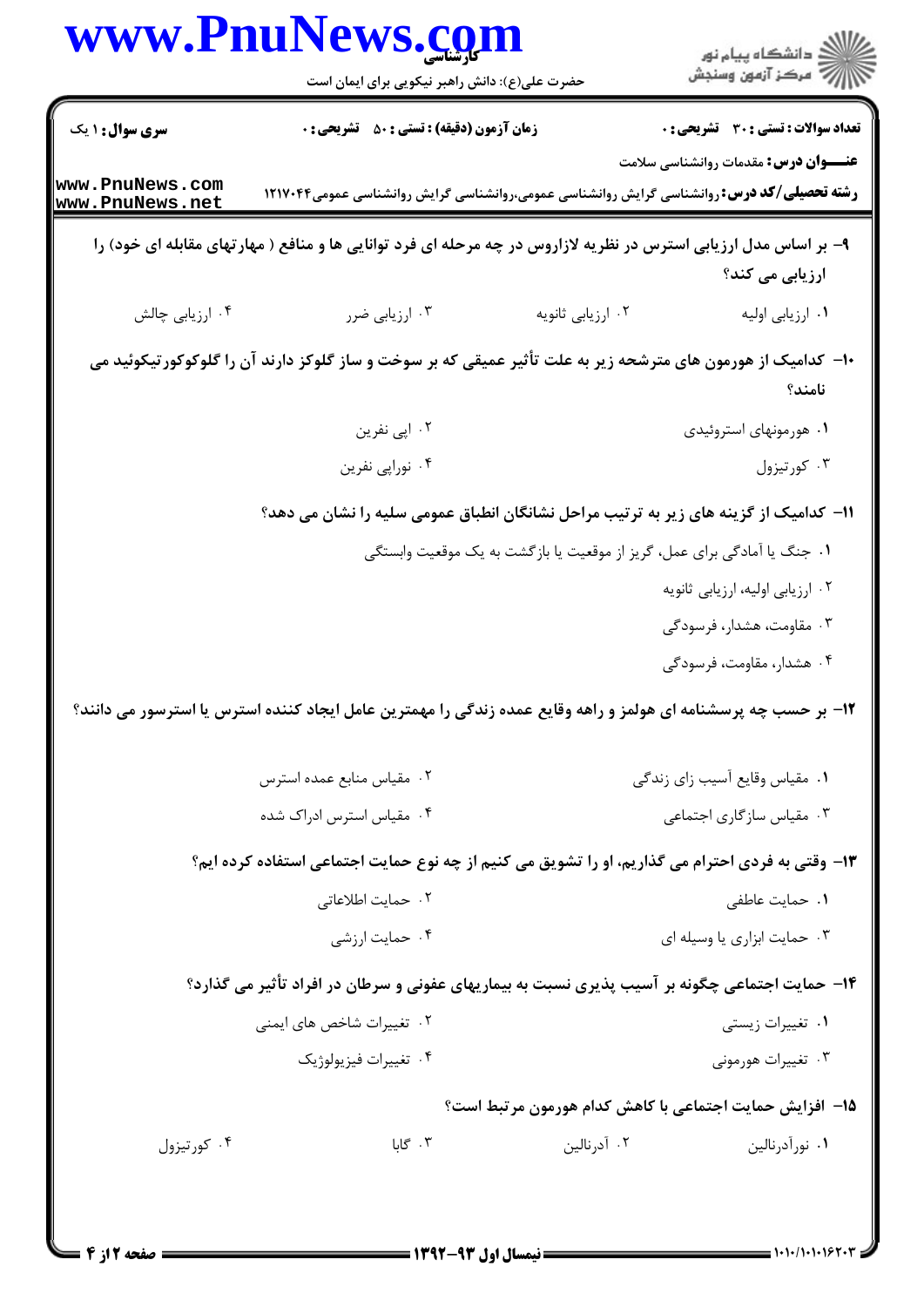|                                    | www.PnuNews.com<br>حضرت علی(ع): دانش راهبر نیکویی برای ایمان است                                                    |                                               | ڪ دانشڪاه پيام نور<br>/> مرڪز آزمون وسنڊش                                      |  |
|------------------------------------|---------------------------------------------------------------------------------------------------------------------|-----------------------------------------------|--------------------------------------------------------------------------------|--|
|                                    |                                                                                                                     |                                               |                                                                                |  |
| سری سوال : ۱ یک                    | <b>زمان آزمون (دقیقه) : تستی : 50 ٪ تشریحی : 0</b>                                                                  |                                               | <b>تعداد سوالات : تستي : 30 ٪ تشريحي : 0</b>                                   |  |
| www.PnuNews.com<br>www.PnuNews.net | <b>رشته تحصیلی/کد درس: ر</b> وانشناسی گرایش روانشناسی عمومی،روانشناسی گرایش روانشناسی عمومی۱۲۱۷۰۴۴                  |                                               | <b>عنـــوان درس:</b> مقدمات روانشناسی سلامت                                    |  |
|                                    |                                                                                                                     |                                               | ۱۶- جولیان راتر کدامیک از مفاهیم زیر را در ارتباط با روانشناسی سلامت مطرح کرد؟ |  |
|                                    | ۰۲ درماندگی آموخته شده                                                                                              |                                               | ۰۱ انتسابها                                                                    |  |
|                                    | ۰۴ خودکارآمدی                                                                                                       |                                               | ۰۳ منبع کنترل                                                                  |  |
|                                    | ۱۷– در کدامیک از انواع کنترل فرد می تواند برای تعدیل استرس خود از روش انصراف توجه استفاده کند؟                      |                                               |                                                                                |  |
|                                    | ۰۲ کنترل اطلاعاتی                                                                                                   |                                               | ۰۱ کنترل بر تصمیم گیری                                                         |  |
|                                    | ۰۴ کنترل شناختی                                                                                                     |                                               | ۰۳ کنترل رفتاری                                                                |  |
|                                    | ۱۸– بر اساس کدامیک از جنبه های مهم کنترل، فردی که برای کاهش قند خون خود آموزش دیده است اگر کنترل قند خون را         | به نحو صحیح انجام دهد، قند خونش پایین می آید؟ |                                                                                |  |
| ۰۴ کنترل پایدار                    | ۰۳ کنترل بیرونی                                                                                                     | ۰۲ کنترل درونی                                | ۰۱ خودکارآمدی                                                                  |  |
|                                    |                                                                                                                     |                                               | ۱۹- کدامیک از ویژگی های زیر الگوی رفتاری تیپ A می باشد؟                        |  |
| ۰۴ أرامش                           | ۰۳ فوريت زماني                                                                                                      | ۰۲ برون گرایی                                 | ٠١ رقابت پايين                                                                 |  |
|                                    |                                                                                                                     |                                               | <b>۲۰</b> الگوی رفتار تیپ A با کدامیک از بیماریهای زیر ارتباط دارد؟            |  |
| ۰۴ آسم                             | ۰۳ کرونری قلب                                                                                                       | ٠٢ كلسترول پايين                              | ٠١. پوکی استخوان                                                               |  |
|                                    | <b>۲۱</b> - افرادی که در این صفت از پنج عامل بزرگ شخصیت نمره بالایی می گیرند هیجانات منفی بیشتری از جمله ترس، شرم و |                                               | احساس گناه را تجربه می کنند؟                                                   |  |
| ۰۴ توافق طلبي                      | ۰۳ وجدان گرایی                                                                                                      | ۰۲ نوروزگرایی                                 | ۰۱ برون گرايي                                                                  |  |
|                                    |                                                                                                                     |                                               | ۲۲- کدام تیپ شخصیتی آمادگی بیشتری برای ابتلاء به سرطان دارند؟                  |  |
| $C.$ ۴                             | $A \cdot \mathbf{r}$                                                                                                | $D \cdot Y$                                   | $\mathbf{B}$ .                                                                 |  |
|                                    | ۲۳– رویکرد تحولی رفتار غذا خوردن بر اهمیت کدامیک از موارد زیر در تحول ترجیح های غذایی کودکان تأکید دارند؟           |                                               |                                                                                |  |
|                                    | ۰۲ نوع غذاهای مصرفی                                                                                                 |                                               | ٠١ رژيم غذايي سالم                                                             |  |
|                                    | ۰۴ مواجه با غذاهای فاقد ارزش غذایی                                                                                  |                                               | ۰۳ يادگيري و تجربه                                                             |  |
|                                    |                                                                                                                     |                                               | ۲۴− از شایع ترین دلیل نارضایتمندی بدنی در زنان چیست؟                           |  |
|                                    | ۰۲ فشار خانواده                                                                                                     |                                               | ۰۱ قومیت                                                                       |  |
|                                    | ۰۴ نقش رسانه های جمعی                                                                                               |                                               | ۰۳ طبقه اجتماعی                                                                |  |

×